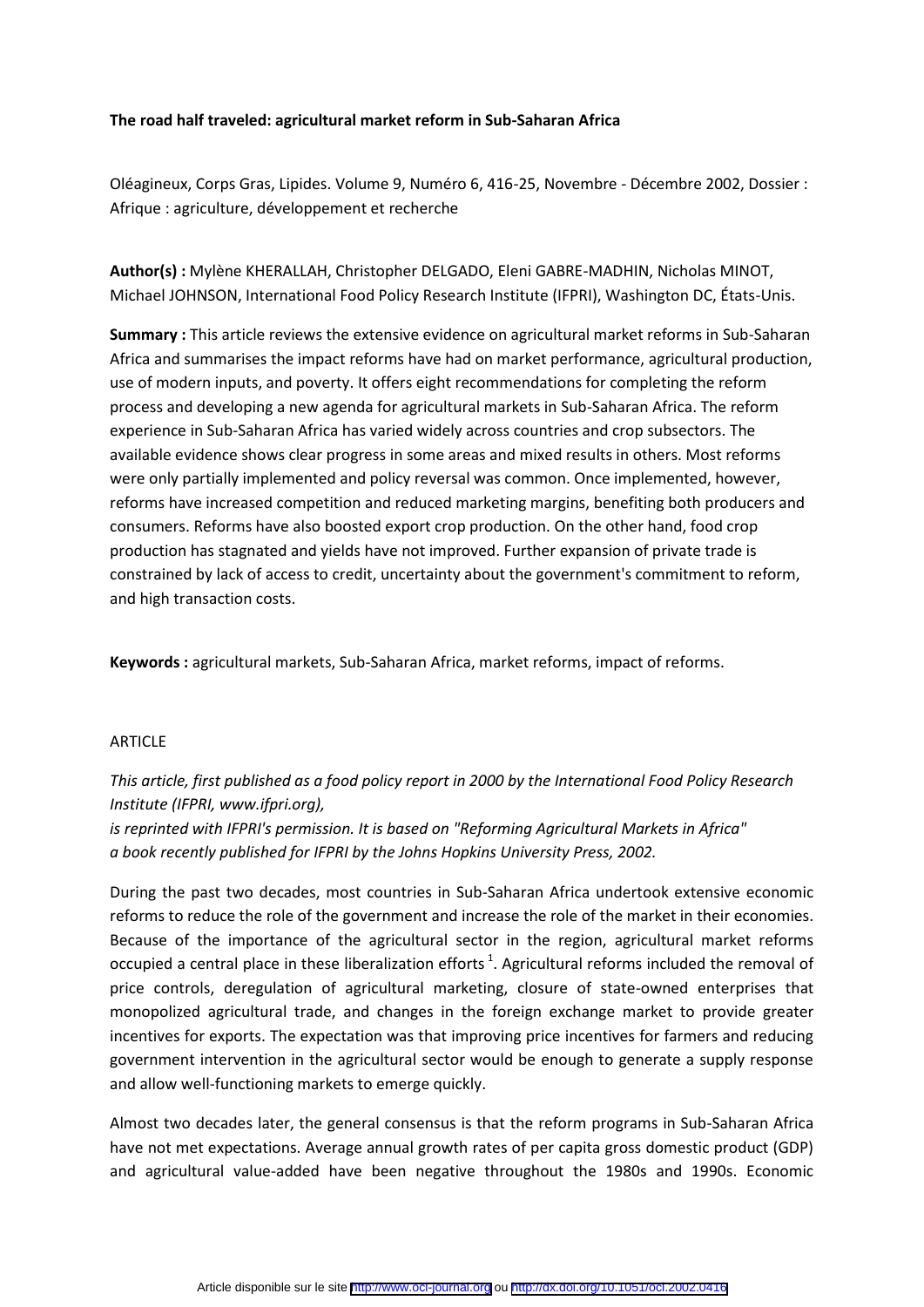performance has trailed that of other developing regions *(Figure 1)*. At the beginning of the 21st century, Sub-Saharan Africa confronts a number of daunting problems: extensive hunger, malnutrition, poverty, resource degradation, and the spread of AIDS. Because the majority of the region's population remains dependent on agriculture for its livelihood, well-functioning and efficient agricultural markets continue to be key to improving Sub-Saharan Africa's economic health.

This report reviews the extensive evidence on agricultural market reforms in Sub-Saharan Africa and summarizes the impact reforms have had on market performance, agricultural production, use of modern inputs, and poverty. The report offers eight recommendations for completing the reform process and developing a new agenda for agricultural markets in Sub-Saharan Africa.

### **The need for agricultural reform**

Why were agricultural market reforms needed? Answering this question calls for a look at the agricultural policies of the 1960s and 1970s and the problems that resulted.

### *Agricultural policies before reforms*

From independence through the 1970s, African governments played a relatively large role in national economies, and the agricultural sector was no exception. Policymarkers held the common view that private traders were exploitative and that markets could not be trusted with the critical task of feeding the nation. Furthermore, they equated economic development with industrialization, relegating agriculture to the role of supplier of labor, raw material, and cheap food to industry. Small-scale agriculture was seen as inherently inefficient because uneducated farmers were unable or unwilling to apply modern techniques such as mechanization.

Because of these views, state enterprises (often inherited from colonial powers) were given the responsibility of organizing food markers and fixing nationwide prices for farmers and consumers. Their success in doing so varied *(Box 1)*. State enterprises also managed export crop production by farmers by providing inputs on credit, fixing crop prices, and monopolizing the processing and export of the crop. The prices farmers received were generally low because of taxation or high costs incurred by state enterprises, or both. In many countries, export crop prices averaged less than half the world market rate<sup>2</sup>. State enterprises also monopolized the import and distribution of fertilizer and other inputs, which were often supplied to farmers at subsidized prices and on credit.

#### $Box 1$

# Postindependence state intervention in food markets

The nature and extent of postindependence state intervention varied widely among Sub-Saharan African countries, depending in part on their colonial legacies. In general, state intervention in the food sector before market reform can be disting uished by its support for, discrimination against, or relative neutrality toward agricultural production. In countries committed to supporting agriculture, such as Kenya, Zambia, and Zimbabwe, the use of subsidies for inputs, credit, and transport costs pro-

moted smallholder incomes, albeit at a substantial fiscal cost. Countries in which prereform policies discriminated against agriculture, such as Ethiopia, Guinea, Madagascar, and Mozambique, harmed smallholder incomes by banning private trade and engaging in direct food distribution through rationing. But countries with few colonial settlements and no single dominant crop, such as Ghana and Cameroon, hardly intervened in food markets.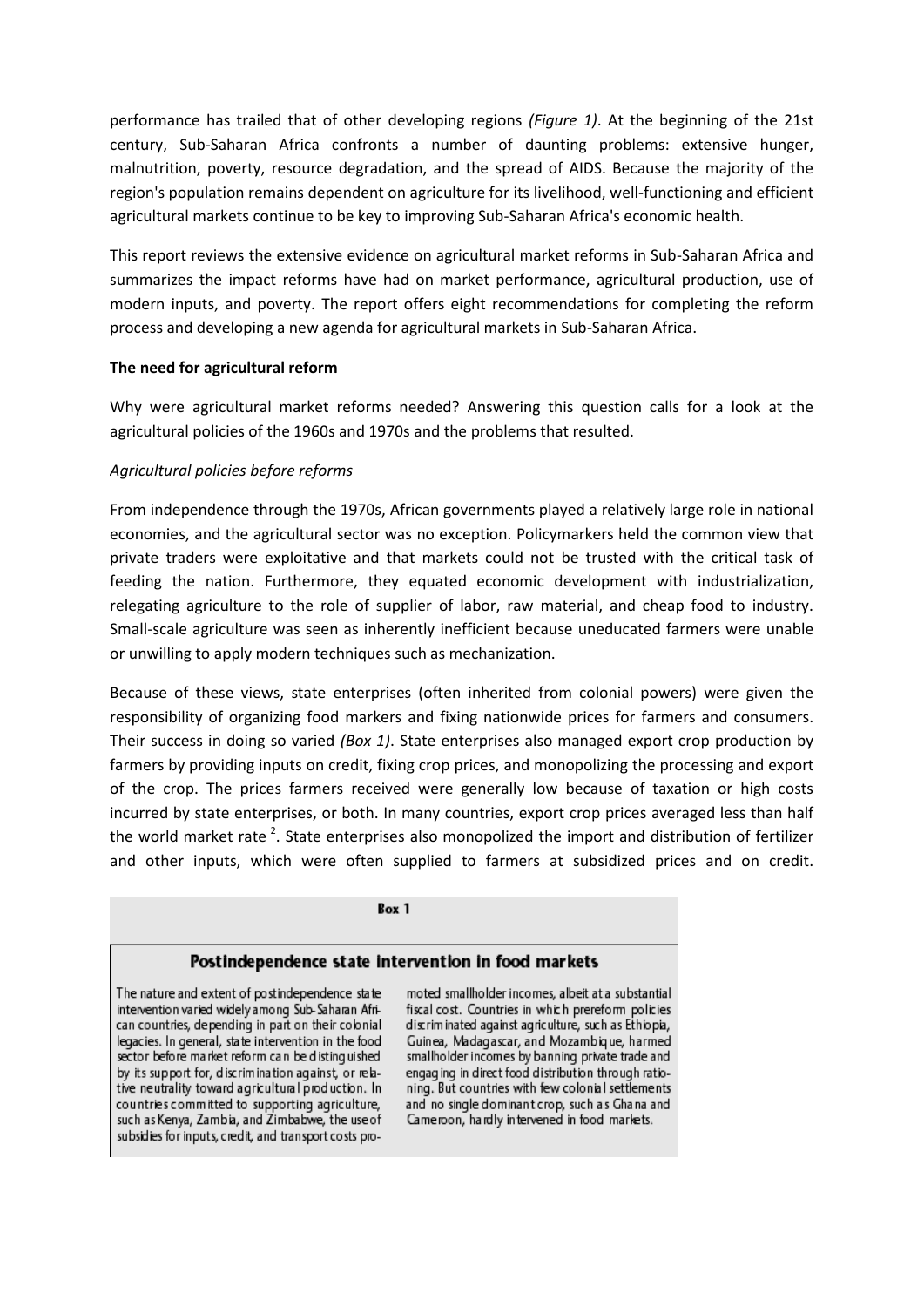### *Pressure for reform*

Pressure for economic reforms came from several sources. In the 1970s, commodity prices boomed, allowing governments to expand their operations and greatly increase the size of the civil service. When commodity prices declined in the late 1970s, governments found it difficult to cut expenditures, resulting in large fiscal deficits. Significant losses incurred by state-owned enterprises exacerbated these deficits. Governments generally used monetary expansion to cover the deficits, thus causing inflation. Because exchange rates were fixed, inflation made export commodities less competitive on the international market, simultaneously increasing incentives to import goods that could be produced locally. Import tariffs and other barriers, already kept high to protect domestic industry, were increased further to stem the growing flow of imports.

These policies often had adverse effects on farmers and on the agricultural sector generally. Explicit taxation, the high marketing costs of state enterprises, and the over-valuation of the currency hurt export crop production in particular. In countries with repressive food marketing policies, farmers switched into unregulated crops such as roots and tubers. The emergence of parallel or black markets and cross-border smuggling provided additional evidence of the failure of interventionist policies. Although inputs were subsidized, budget constraints and bureaucratic problems often led to shortages and delays in delivery of these goods.

Inflation, stagnant economic growth, and shortages of consumer goods created doubts about the existing economic strategy. For many countries, however, significant reforms were postponed until trade deficits began depleting foreigh reserves and could no longer be covered by foreign borrowing. At this point, political leaders were forced to seek funding from the World Bank and the International Monetary Fund (IMF), accepting the policy conditions that were attached. Although the process was not uniform across the region, almost all countries adopted a series of economic reforms, including agricultural market liberalization, during the 1980s and early 1990s.

# *The nature of the reforms*

The agricultural reforms introduced by the World Bank and IMF were designed to reduce or eliminate the bias against agriculture and open the sector to market forces<sup>3</sup>. The reforms were based on two beliefs: that reducing or eliminating state control over marketing would promote privatesector activity and that fostering competitive markets would lead to increased agricultural production. To these ends the reforms included four types of measures:

\* liberalizing input and output prices by eliminating subsidies on agricultural inputs such ad fertilizer and credit, by bringing domestic crop prices in line with world prices, and by ending the practice of imposing a single price for all regions and seasons;

\* reducing overvalued exchange rates by partially liberalizing the market for foreign exchange;

\* encouraging private-sector activity by removing regulatory controls in input and output markets, lifting restrictions on the internal movement of food crops, and relaxing delivery quotas, licensing arrangements, and similar regulations;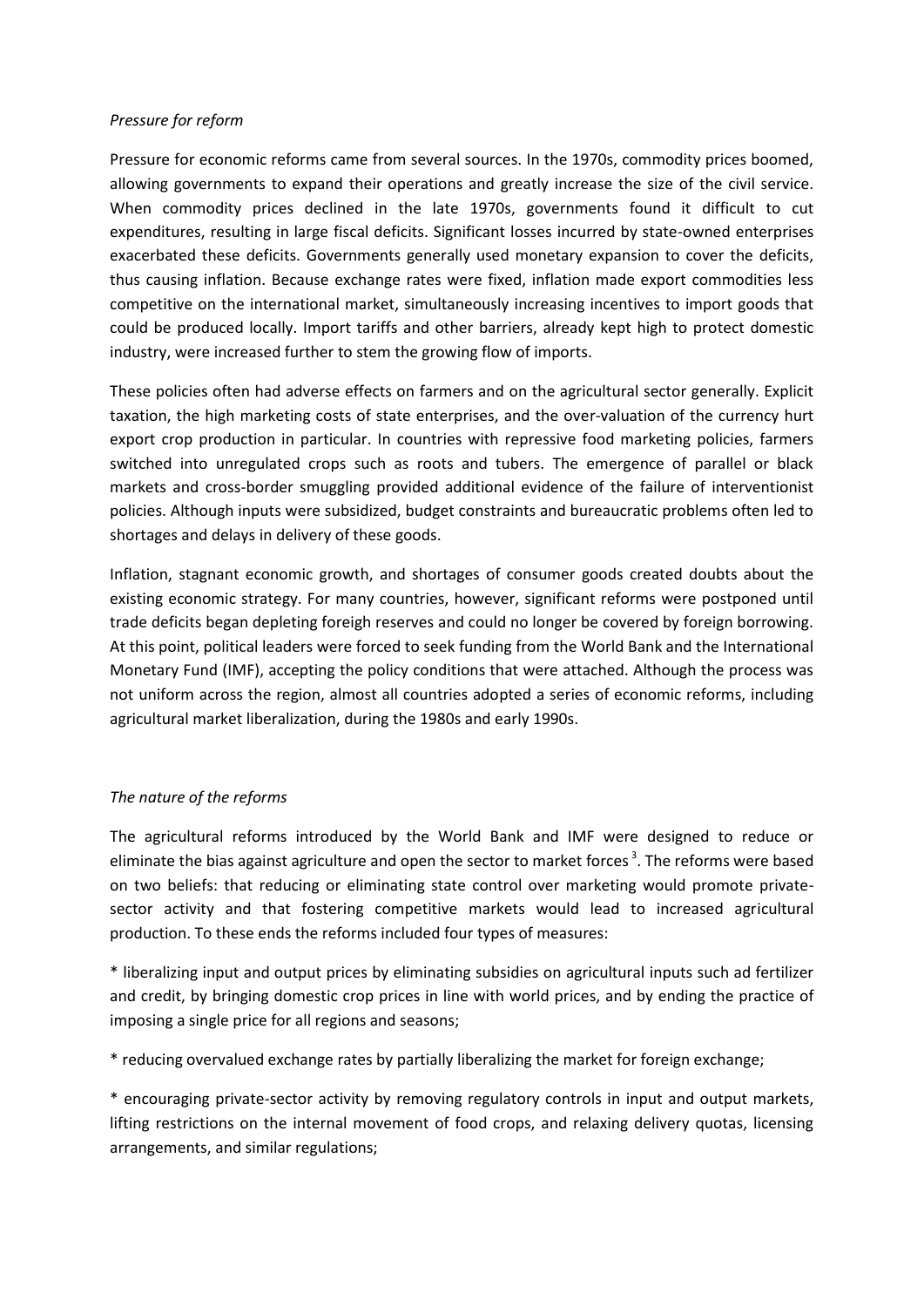\* restructuring public enterprises and restricting marketing boards to activities such as providing

market information and maintaining security stocks.

### **How far did reforms go?**

### *Some reforms were partial*

The pace and extent of reforms have varied widely across countries and crop subsectors *(Tables 1*  and *2)*. For the most part, reforms were not fully implemented. For example, many governments liberalized internal trade but maintained a state monopoly over external trade *(Box 2)*. In other instances, although fixed prices were eliminated, price bands for food crops were imposed to limit market price fluctuations and protect consumers and producers from the allegedly "exploitative" behavior of private traders. State-owned enterprises remain active in several commodity subsectors, notably cotton in West Africa and maize in Kenya, Malawi and Zimbabwe.



### *Policy reversal was common*

Many countries reversed reforms as a result of external shocks or changing economic conditions. Malawi, for instance, reinstated fertilizer subsidies that were to be phased out in the mid-1980s because currency devaluation and the severance of transport routes through Mozambique significantly raised fertilizer prices. Zambia reversed maize market liberalization under pressure from urban consumers who faced higher prices. In general, countries did not follow a linear path toward liberalization, and reforms often were not seriously implemented until the early to mid-1990s *(Box 3)*.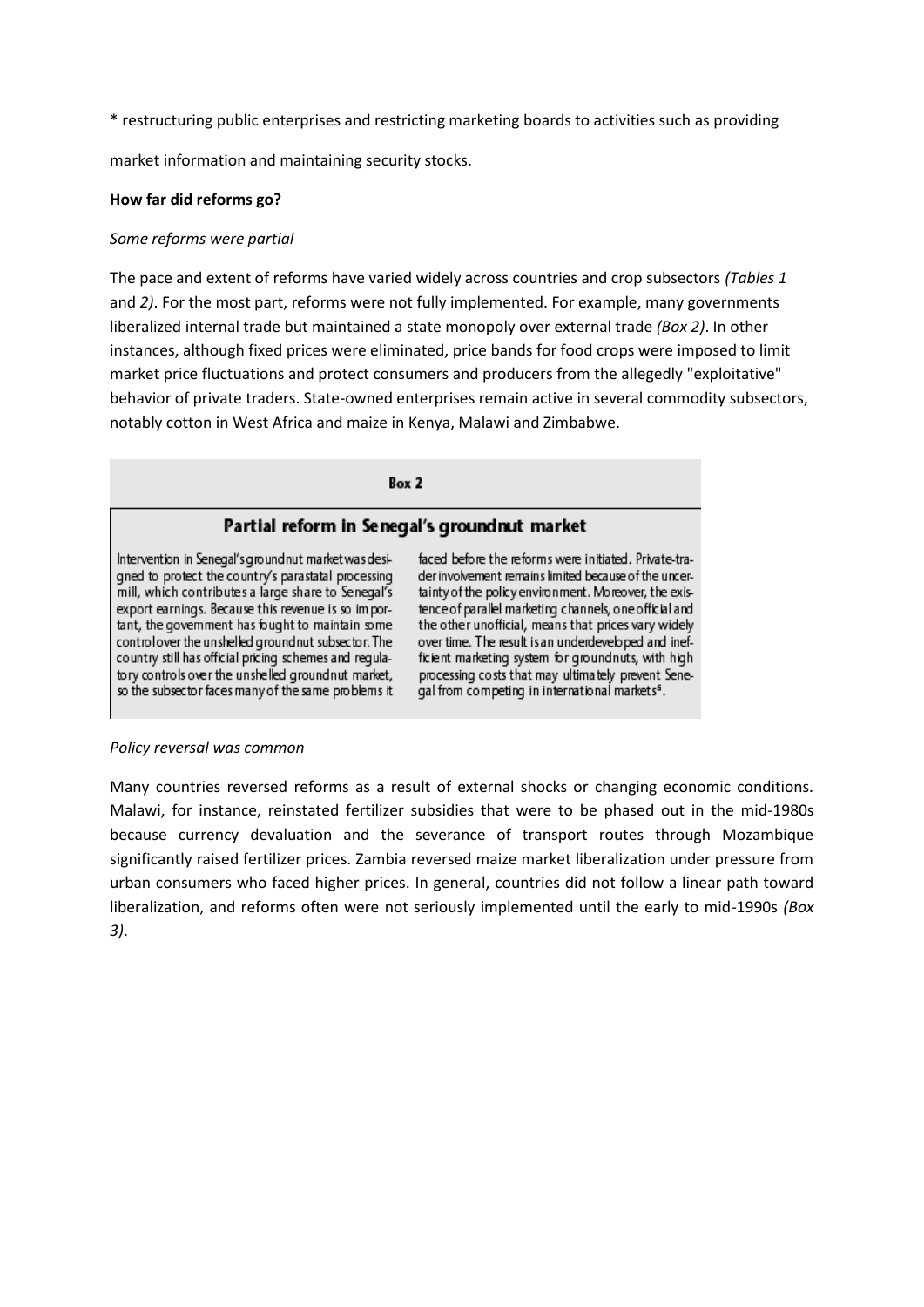#### $Box$  3

#### Policy reversal in fertilizer subsidies

Some countries abandoned early attempts to remove fertilizer subsidies, only to restart and complete them later. Ghana, Malawi and Nigeria all had announced programs to phase out fertilizer subsidies in the mid-1980s. In Ghana, the subsidy was eliminated in 1984-1985, but in order to sell government stocks the nominal price was fixed for 1986, thus reintroducing the subsidy. It was phased out again in the late 1980s. In Malawi, the govemment launched a program to phase out subsidies during 1985-1988, but a bandoned the effort

in the second year because of poor rains, disruption of the transport routes through Mozambique, and a large currency devaluation. Fertilizer subsidies were removed in 1995-1996. Nigeria reduced fertilizer subsidies from about 80 percent to 26 percent in 1986, but by failing to adjust the nominal price following a large devaluation, it effectively reestablished the subsidy. The government remo-<br>ved the subsidy in the mid-1990s, but a new government has announced its intention to reintroduce the subsidy'.

#### *Government commitment was weak*

A slow and incomplete reform process resulted from several factors, including weak commitment on the part of African policy-makers to reforms imposed by donors, fear of disturbing existing patronclient relationships, and concern over losing important sources of public revenue. Reforms designed to eliminate the rents and privileges enjoyed by public enterprise employees met with strong resistance. And because governments negotiated and implemented the structural adjustment programs, they often continued the old ways of doing business<sup>4</sup>. For the most part governments did not encourage the participation of important constituents such as private businesses and nongovernmental organizations, choosing instead a top-down approach. At the same time, governments themselves rarely felt the sense of ownership necessary to sustain the reform effort  $5$ . The resulting climate of uncertainty and mistrust affected private investment, because private businesses were generally reductant to invest in countries where governments lacked credibility.

#### *Reforms were most comprehensive in the food sector*

In general market reforms were more comprehensive in food markets than in export crop or input markets. The main reason for this difference was that the purchase and sale of export commodities brought considerable revenue to many governments, while food-crop marketing typically brought losses<sup>8</sup>. In much of Africa, government intervention is still pronounced in the input sector, which traditionally has been more heavily controlled than cereal trading and distribution. Although multinationals and private traders have penetrated the fertilized and seed markets in many countries, state-owned enterprises still dominate those markets in Benin, Ethiopia, Mali, Malawi, Senegal and elsewhere. In Mali, for example, two state enterprises account for 95 percent of fertilizer distribution <sup>9</sup>. In Benin, the cotton parastatal distributes 85 percent of the fertilizer. Although it contracts private companies to import and deliver fertilizer, it fixes prices based on the average bid <sup>10</sup>.

### **Impact of the reforms**

How successful has agricultural market reform been in Sub-Saharan Africa? How has it affected market performance, agricultural production, input use, farm productivity, and poverty? The available evidence shows clear progress in some areas and mixed results in others.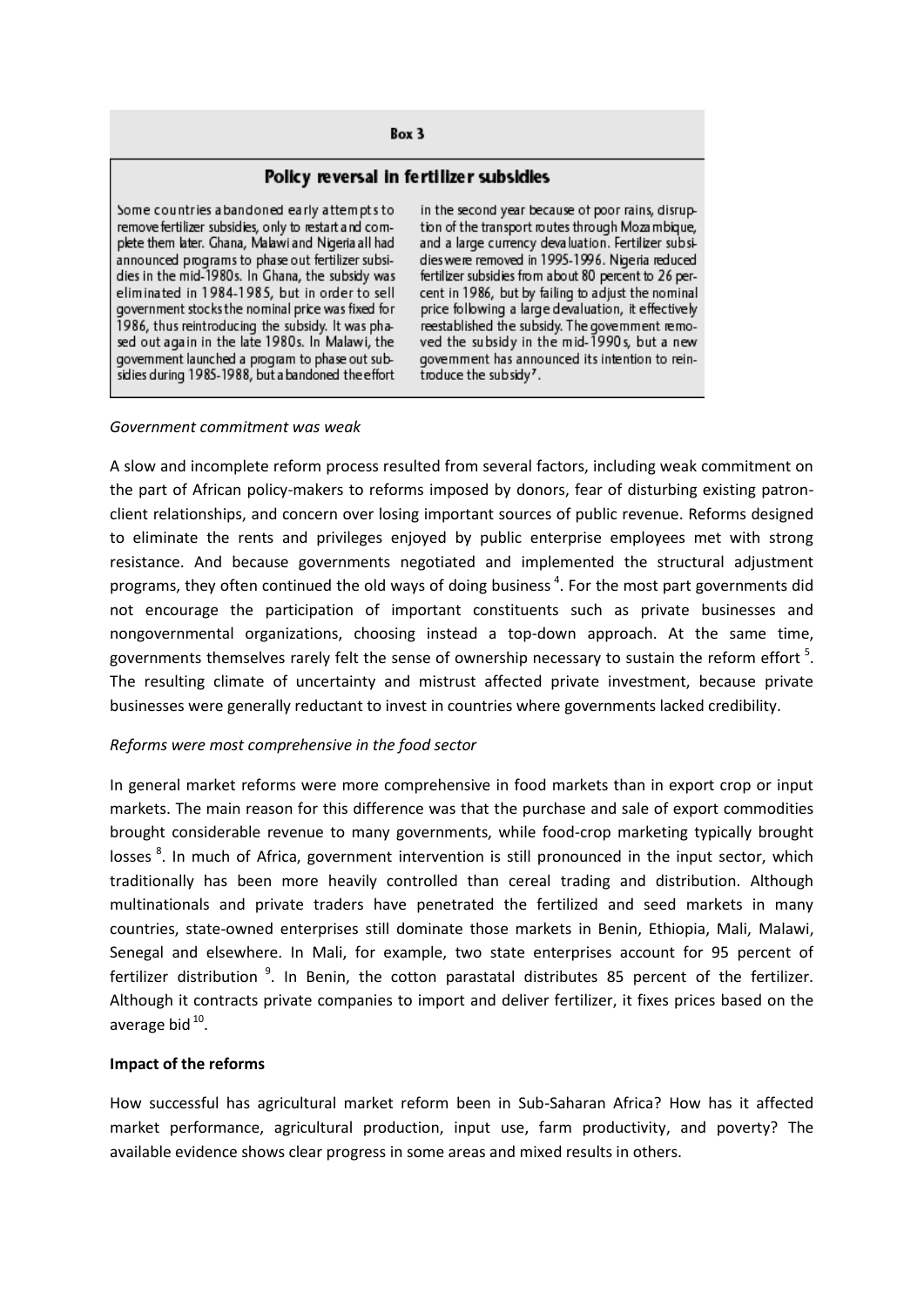### *Market performance*

Assessments of market performance since the reforms have focused on the expansion of private trading, reductions in marketing margins, and increases in market efficiency (measured by the degree of market integration). In general all three areas have seen improvements since the 1980s. However, further expansion of private trade faces many constraints and marketing boards are still active in some countries.

### *Private trade has expanded*

Market liberalization has encouraged private trade, even in cases where parastatals are still active. Small private traders have emerged in response to increased market opportunities  $11$ . In certain export markets, the presence of multinationals has fostered a well-coordinated domestic privatetrading sector. In Tanzania, multinationals contract with private, domestic traders to buy tobacco and cashew nuts from small farmers, and these traders have little difficulty accessing credit or finding buyers. In Malawi, small farmers sell their tobacco on auction floors to international buyers, something only large estate farms could do before the reforms.

### *Further expansion is constrained*

Private dealers are constrained by lack of credit and uncertainty about the government's commitment to reform. The lack of access to credit and working capital is a significant barrier to further expansion of private trade, preventing traders from moving into areas such as wholesale commerce, transport and storage <sup>12</sup>. Uncertainty about the role of the state has led to a vicious cycle of mistrust and speculative behavior that hampers the reform process in East and Southern Africa. Other constraints to private-sector expansion include lack of adequate market information, poor roads and communications infrastructure, limited access to storage and transport facilities, and unclear **property** rights  $(Box \t 4)$ .

 $Box A$ 

### Input market liberalization and private trade in Madagascar

Madagascar has experienced positive gains from liberalization in terms of private trader participation. The level of competition is relatively high and barriers to entry are low<sup>14</sup>. Enterprising traders are not held back by policy constraints in either the input or output market.

Yet other serious constraints exist, especially poor infrastructure and a lack of access to credit. The transportation infrastructure is so under developed

that transportation costs for individual traders account for about 52 percent of total business costs. High interest rates (up to 20 percent) often prevent traders from borrowing. In addition the volume of trade in inputs has remained small, in part because small farmers often cannot afford modem inputs. Import prices for inputs such as fertilizer are high, and a shortage of information (including extension services) further limits demand.

#### *Marketing boards are still active*

Marketing boards also continue to constrain private trade. Grain marketing boards in most countries of Sub-Saharan Africa were restructured and given responsibility for a few functions developing a market information system, stabilizing prices, and ensuring food security, in part by maintaining stocks<sup>13</sup>. But many marketing boards lack the money to support prices and in some countries are still active in the grain trade, competing with private dealers. The combination of the private sector's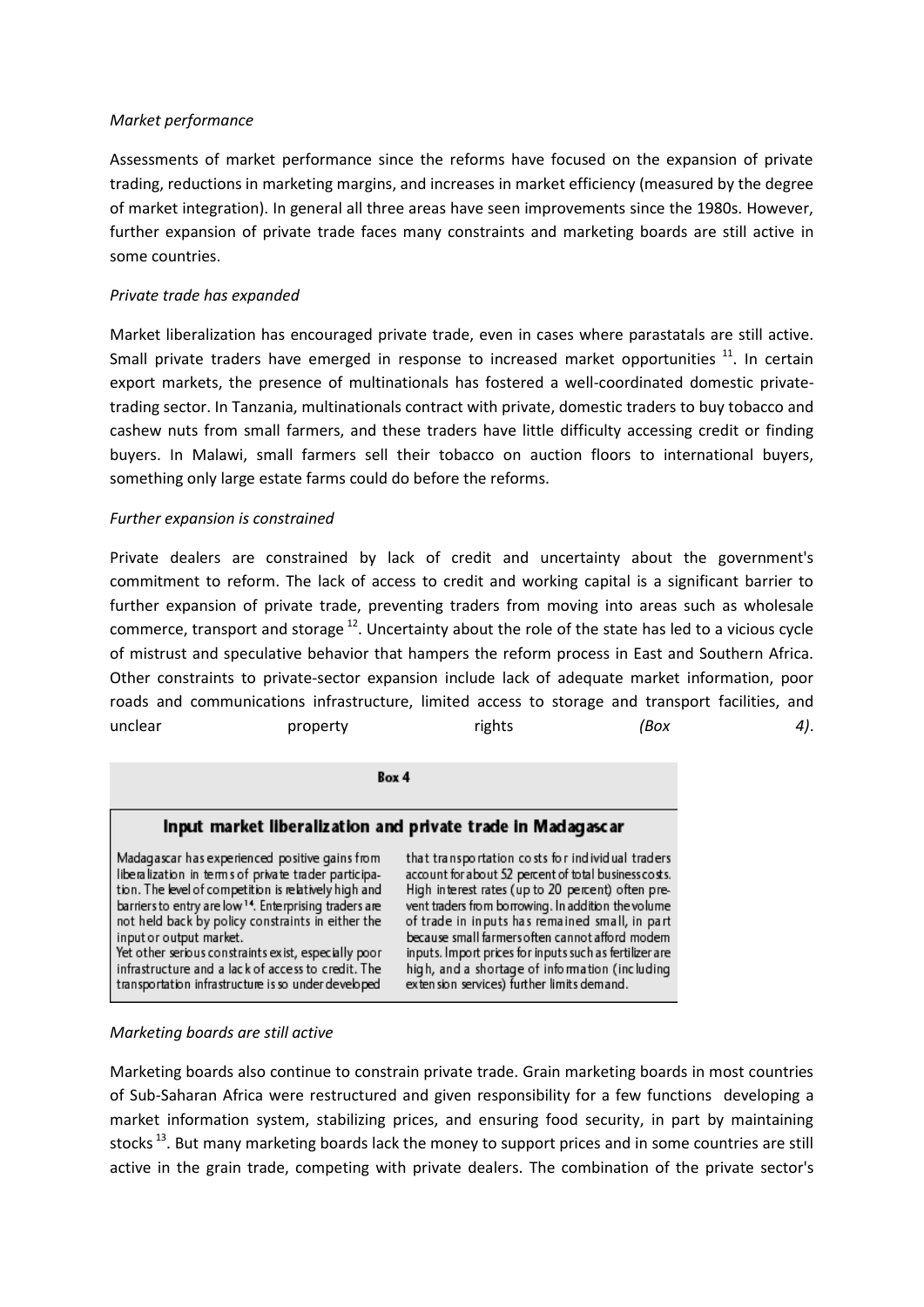uncertainty about future policy and state involvement in grain trading makes for volatile grain markets. In Benin, Côte d'Ivoire, Mali and Senegal, parastatals continue to handle the majority of marketing and distribution for export crops.

### *Marketing margins have narrowed*

Marketing margins defined as the spread between producer and consumer prices have fallen from prereform levels, reflecting the lower marketing and processing costs of a more competitive private sector. In turn, this has improved transmission of world prices to farmers and forced real consumer prices downward <sup>15</sup>.

Two main factors have helped reduce marketing margins in maize markets. First, in East and Southern Africa, private-sector participation in grain marketing and milling and the liberalization of interregional trade have narrowed the margins between producer and consumer prices for maize meal and increased consumer access to maize markets. When the government stopped subsidizing large maize mills, many households began buying from smaller mills where maize meal was cheaper, raising market share for these small enterprises<sup>16</sup>. Second, price spreads between surplus and deficit regions have declined *(Figure 2)*. Cereal market liberalization in Mali, for instance, has reduced transaction costs for private traders (who no longer need to operate on the black market) and increased the flow of cereals from surplus to deficit areas.

Marketing margins have decreased similarly in the export crop sector, in countries where export market liberalization has occurred. The producer's share of the f.o.b. (free on board) price is the best measure of how well the reforms have succeeded in passing on the benefits of liberalization to producers. The producer's share of the f.o.b. price has ranged from 64 to 98 percent in Cameroon, Malawi, Tanzania and Uganda, where markets have been widely liberalized. But in Benin, Côte d'Ivoire, Ghana and Senegal, where reform has been slow or nonexistent, the producer's share has remained low between 37 and 62 percent.

# *Markets have become increasingly integrated*

In general, market integration is measured by how well price signals are transmitted among markets. Integrated markets allow for the efficient flow of commodities from surplus to deficit regions. While the level of market integration in Africa remains lower than in other developing countries, it has improved since the reforms were instituted  $17$ . In part this improvement has depended on the prereform situation. For example, countries such as Benin and Ghana, where the private sector controlled food marketing before liberalization, have developed better-integrated grain markets than countries such as Malawi and Madagascar, where parastatals dominated food marketing <sup>18</sup>. Most of the improvement is the result of increased private-sector participation in trading activities participation that has fostered the efficient transmission of information and prices among markets.

# *Agricultural production*

The basic premise of agricultural market reform is that improving the incentive structure for small farmers (in the form of higher prices and well-functioning markets) will generate a positive supply response, increasing both agricultural output and income levels. But the average growth of agricultural production per capita has been negative in Sub-Saharan Africa since the 1970s *(Figure 1)*. For small farmers in some countries, reform has meant the elimination of government input and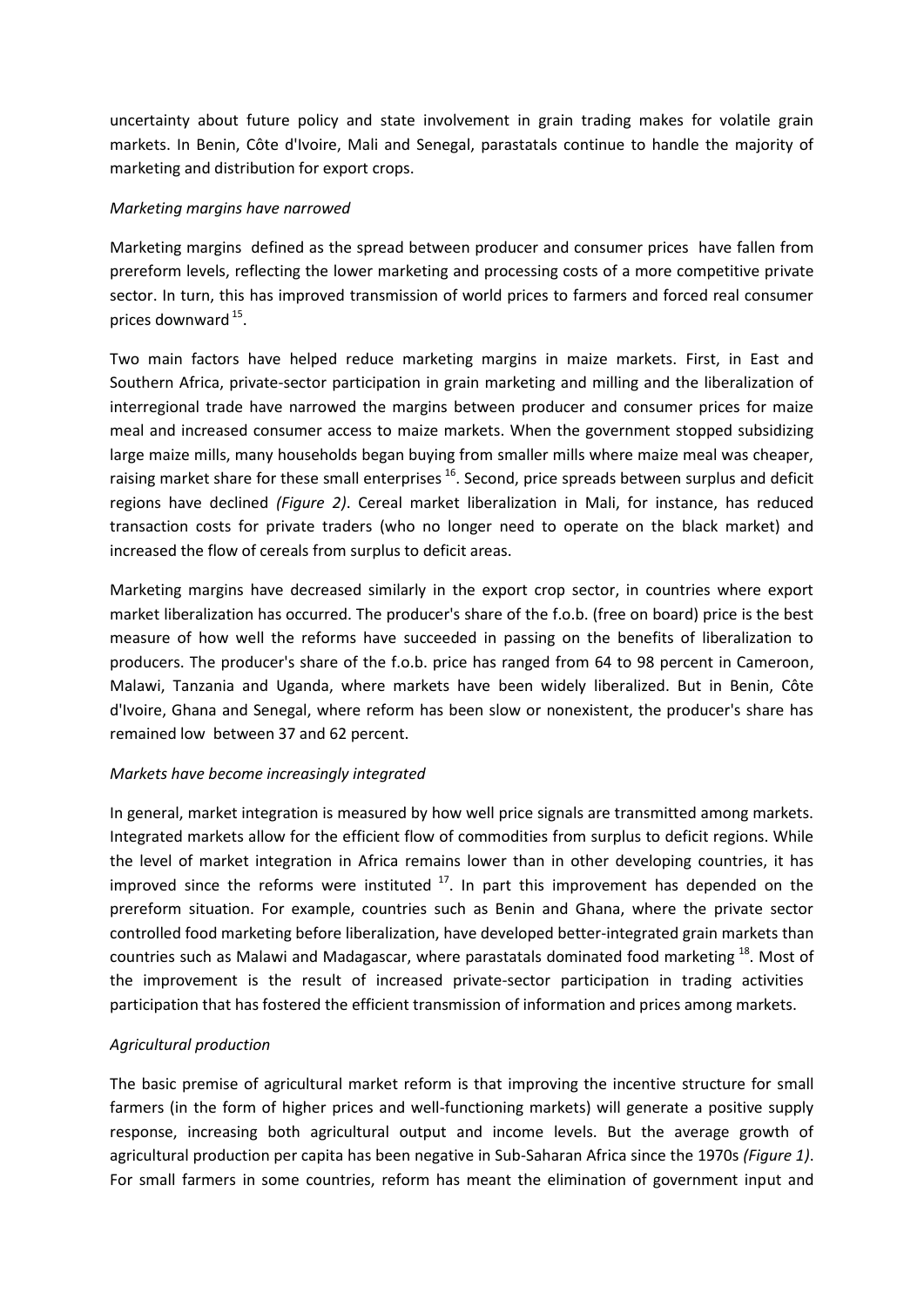credit subsidies a loss that has kept yields stagnant or reduced them. Where production growth has occurred, it is the result of increases in the amount of land under cultivation rather than of yield increases. And where producers have benefited, the bulk of the gains have gone to export and cashcrop farmers with access to credit and modern inputs (such as fertilizer).

### *Food production has stagnated*

Although positive changes have occurred in some sectors and countries, overall food production per capita in Sub-Saharan Africa has stagnated. West African countries have performed better in terms of food production than countries in East and Southern Africa, for several reasons *(Figure 3)*. First, the food markets in West Africa have traditionally been more open than those in other parts of the continent. Second, the 1994 devaluation in West Africa increased the relative price of imported foodstuffs, boosting the demand for local food crops. Finally there is some evidence that because of higher prices received by cash-crop producers, fertilizer use on cash crops has increased in some West African countries (Benin, Burkina Faso, Mali). Increased access to fertilizer and cash income from export crop production has also allowed farmers in parts of West Africa to use more fertilizer on food crops. In contrast, food crop production in several East and Southern African countries has declined because the elimination of food subsidies has resulted in lower farm-gate prices for maize.

The food supply response in Sub-Saharan Africa has been limited by structural and institutional constraints that have persisted despite market reforms. Nonprice factors can have a more profound impact than prices on aggregate agricultural output  $19$ . These factors include the condition of infrastructure (such as roads, irrigation schemes, and communication networks); the availability of marketing services, modern inputs, and credit (especially in rural areas); and government support in the form of research and extension services, human capital development, and commitment to reform. Physical factors such as the weather and soil quality also affect output.

# *Export crop production has increased*

Export crops have responded more strongly to liberalization than foodgrains. Most price changes have favored tradables, making export crops more attractive than domestic staples. Export crops were also taxed more heavily before the reforms, making their postreform response particularly vigorous. In addition, price control was far less effective for food than for export crops, so that farmers growing food crops were less affected by official prices (and more responsive to unofficial prices) than farmers growing export crops. Cash-crop sectors such as cotton in Benin and Mali, cashew nuts in Mozambique, and Tanzania, and coffee in Uganda have been among the most responsive to reforms, largely because of higher producer prices, exchange rate liberalization, privatization, infrastructure investment, and improved input supply.

### *Input use*

The use of modern inputs declined in some countries more so for food than for cash crops, and in part because of the elimination of input subsidies. The lack of well-functioning agricultural credit markets to finance purchases of inputs has exacerbated the problem. In general, the use of fertilizer, arguably the most important purchased input in African agriculture, is still very low, especially compared with other developing countries *(Table 3)*.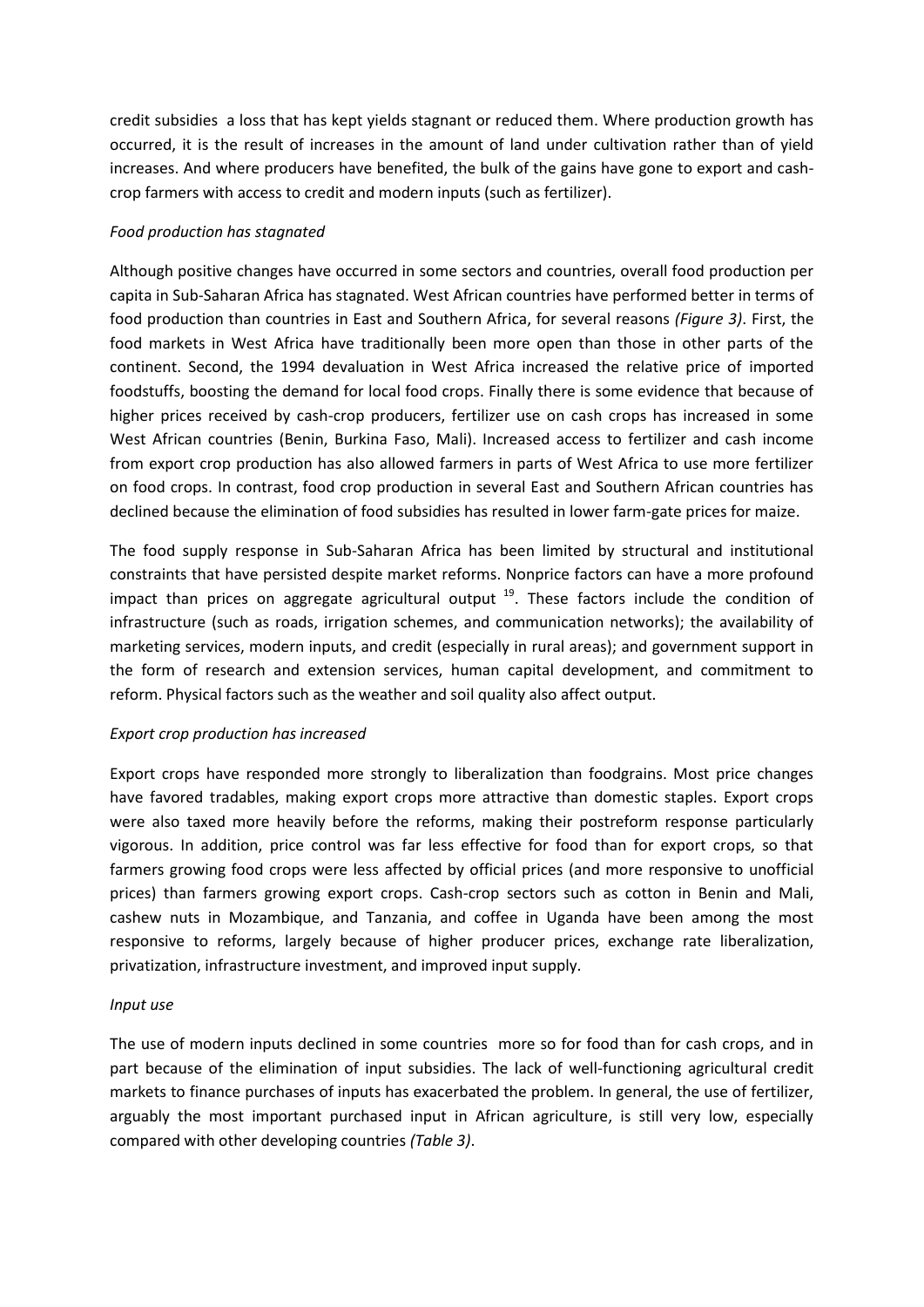### *Fertilizer prices have risen*

A number of reforms have affected fertilizer prices, including the elimination of fertilizer subsidies, the depreciation of the real exchange rate, and liberalization of fertilizer imports and distribution. The fertilizer-crop price ratio has more than doubled in four out of ten countries examined (Benin, Ghana, Nigeria, and Tanzania) and increased at least 50 percent in three more (Malawi, Senegal, and Zambia). On the other hand, the fertilizer-crop price ratio fell in Ethiopia, Kenya, and Zimbabwe.

# *Fertilizer use declined before rebounding slightly*

Fertilizer use rose steadily from 1970 until 1992 *(Figure 4)*. The positive trend stopped in 1992 as fertilizer use dropped more than 20 percent in 1994 and 1995 before partially rebounding in 1996. The drop in Nigerian fertilizer use, which accounts for more than one-third of fertilizer use in Sub-Saharan Africa, explains the decline in fertilizer consumption in 1994 and 1995. Fertilizer application rates, expressed as kilograms of nutrients per hectare of arable land, generally followed the trend in use.

Declining demand for fertilizer since liberalization has led to speculation that fertilizer market reform has had adverse effects on agricultural productivity and rural incomes. Indeed, some of the effects of fertilizer reform have been less positive than expected. Cost savings from privatization have not been enough to prevent prices from rising as subsidies were removed. Despite the increased availability of fertilizer through new, more efficient delivery networks, demand remains weak. Increased fertilizercrop price ratios mean that many farmers have been reluctant to increase their use of fertilizer, and in some countries farmers use less fertilizer than they did before the reforms.

On the other hand, fertilizer market reform has fulfilled expectations in some respects. Comparing the early 1980s and the mid-1009s, fertilizer use has fallen in 7 of the main fertilizer-using countries, but increased in 14. Countries devoting a higher share of fertilizer to cash crops have seen fertilizer use grow relatively rapidly through the reform period. This includes most of the cotton-producing countries of West Africa. In contrast, countries using fertilizer mainly on maize, such as Ghana, Malawi, Tanzania, and Zambia have seen slower growth and some declines in absolute fertilizer use.

# *Effects on production and income are negligible*

It is difficult to find evidence of any adverse impact of fertilizer market liberalization on agricultural production in Sub-Saharan Africa. Agricultural production appears to be more sensitive to weather, agricultural policy, and shifts in exchange rates than to fertilizer policy. The removal of subsidies and subsequent increases in the fertilizer-crop price ratios have had negligible impacts on welfare. The changes affected approximately 15-35 percent of rural households (that is, those that used fertilizer) and had a greater impact on relatively larger farms located in high-potential areas because these farms benefited the most from fertilizer subsidies. Several estimates suggest that fertilizer subsidy removal reduced rural income by 1-2 percent at most. On the other hand, the positive effects of better availability, timing, and product choice have not been evaluated.

# *Access to credit for input use has decreased*

Access to credit for input use has declined in cases where state-sponsored credit systems have collapsed. The decline in input use in Sub-Saharan Africa is most serious in countries where input and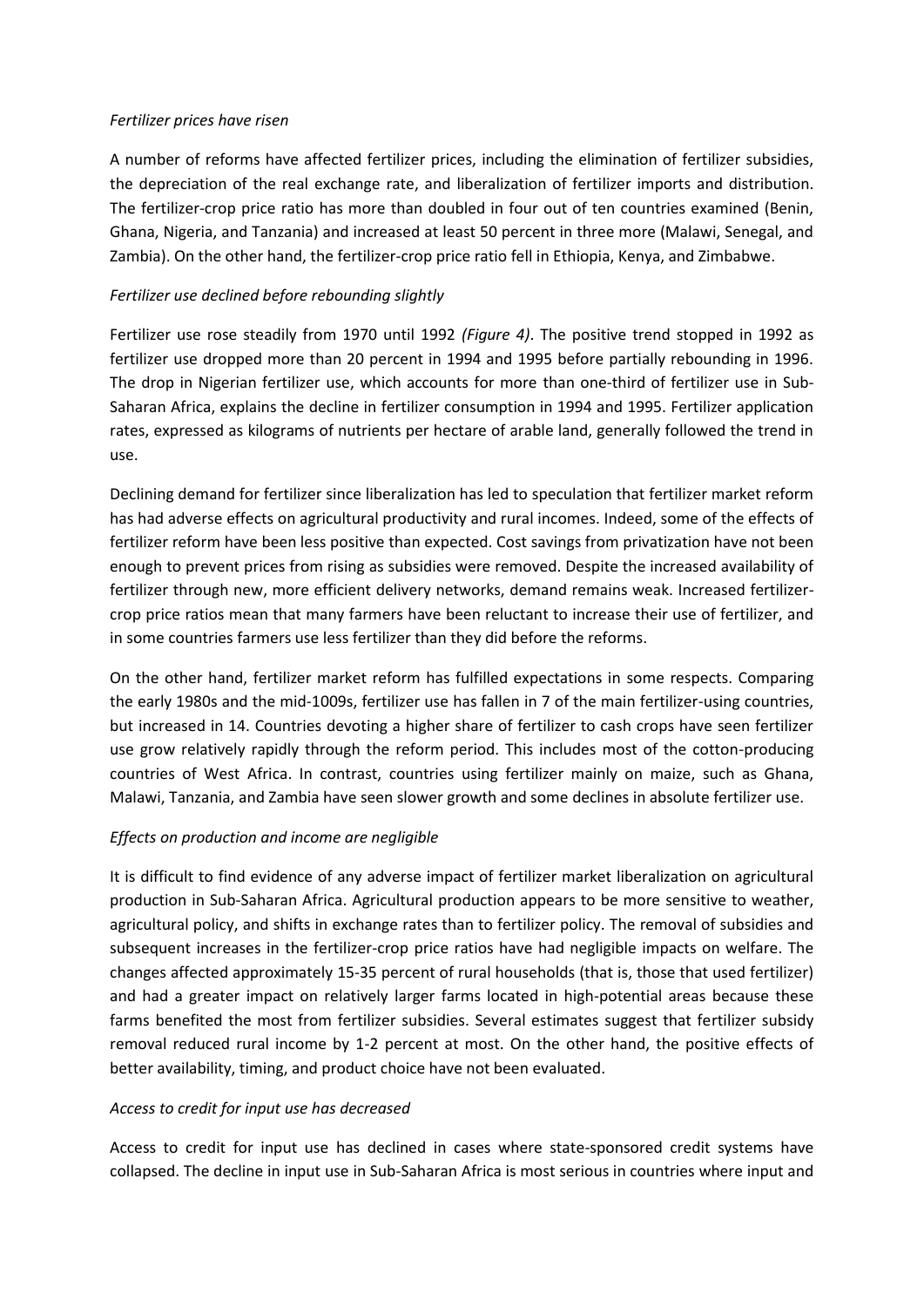credit subsidies were eliminated at the same time, and where fertilizer is mostly applied to maize (such as in Malawi). In Tanzania, where inputs on credit are not available and export markets are no longer dominated by state-owned enterprises, input use on cotton has also declined. In contrast, in countries such as Benin and Burkina Faso, where cotton inputs are available on credit through the government, input use has increased and has had positive spillover effects on food production.

The integrated cash-crop marketing and input distribution system provided by state-owned enterprises allowed inputs to be purchased on credit. But the private sector has not been able to provide inputs on credit to farmers because of its inability to enforce loan repayment. Under parastatal marketing arrangements, farmers often received seed, pesticides, and fertilizers from the parastatal. The cost of those inputs was later deducted from what the parastatal paid for the crop. With multiple outlets now available, the farmer is not obliged to sell the crop to the entity that advanced funds for inputs. This situation has prevented the private sector from offering inputs on credit.

# *Total factor productivity has increased*

Changes in total factor productivity, defined as the amount of total output generated by all factors used in production, provide the most accurate measure of national and regional productivity trends. Total factor productivity stagnated throughout the mid-1960s and 1970s but appears to have increased in the 1980s and 1990s. The lagged effect of research expanditures and policy reform account for as much as two-thirds of the growth in total factor productivity during the 1980s<sup>20</sup>. This raises questions about whether the recovery in the 1980s is sustainable in the long run given the reduction in research expenditures throughout the reform period. Countries such as Kenya and Zimbabwe, for example, have not experienced significant increases in food productivity since liberalization. In these countries the elimination of public support for small farmers cost there producers access to affordable modern inputs. Land productivity stagnated or declined as a result  $^{21}$ .

### *Poverty*

Agricultural production constitutes the most important source of income and employment for the majority of households in Sub-Saharan Africa. By stimulating agricultural production, market reforms were expected to improve rural incomes and alleviate poverty. In many Sub-Saharan African countries, rural poverty rates have declined since the 1980s. Although not all of the decline can be attributed to agricultural reforms, this trend challenges the view that the rural poor have been adversely affected by agricultural market liberalization.

# *Changes in producer food prices have had mixed effects*

The impact of market reforms on income through changes in food prices has varied across countries and crops, in large part owing to differences in prior conditions and levels of intervention. Many smallholder farmers in Sub-Saharan Africa are net foodgrain buyers. Therefore, in the short run, higher farm prices could be detrimental to these households unless market reform can reduce the margin between producer and consumer prices. For example, one-third of rice farmers that fell below the poverty line were hurt by higher and more variable rice prices following agricultural market liberalization in Madagascar<sup>22</sup>. However, in countries such as Côte d'Ivoire, where both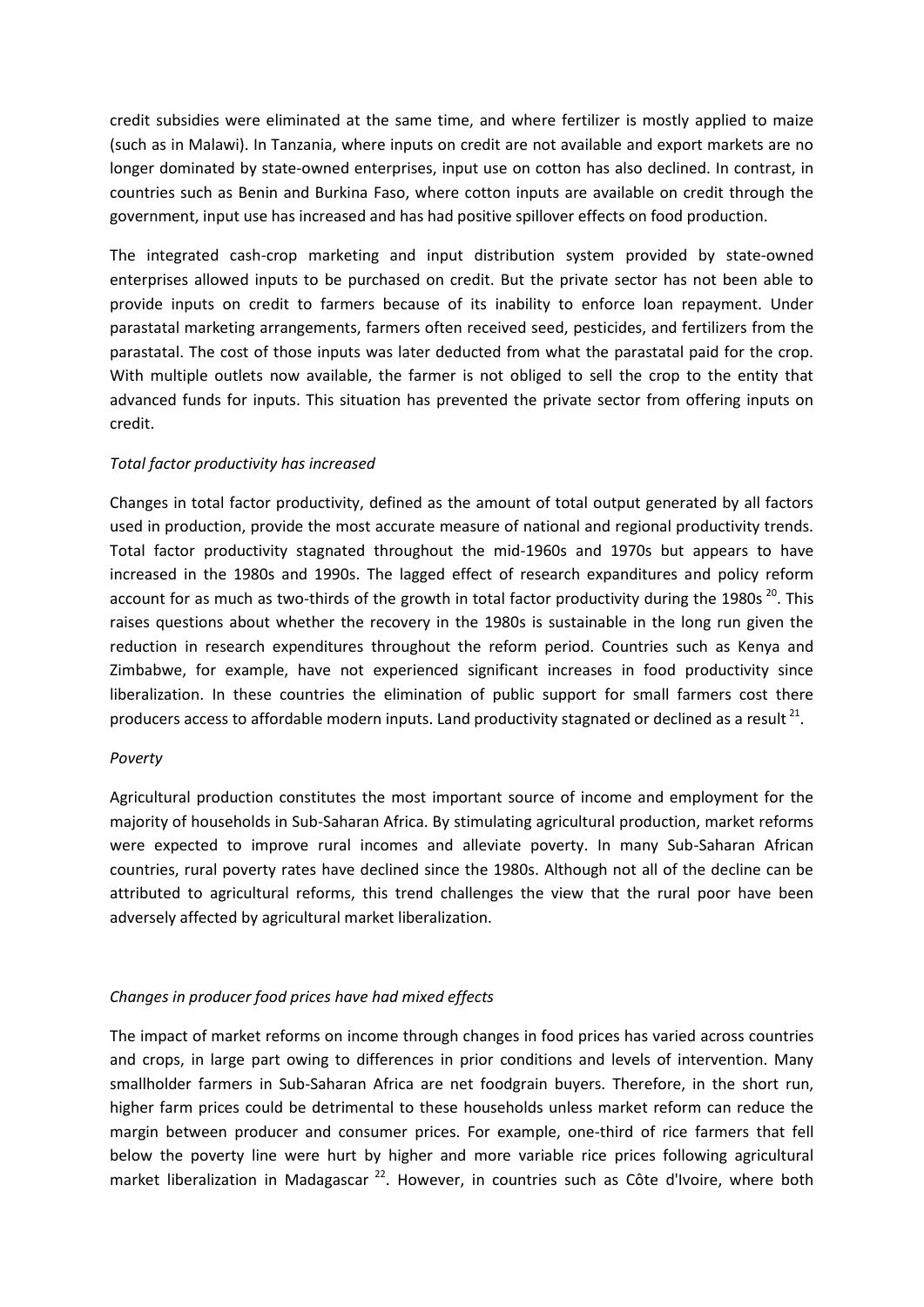agricultural production and household food consumption are diversified, increases in producer prices had no significant impact on the rural poor  $23$ .

A larger marketable surplus is usually associated with larger and wealthier farms, and therefore higher farm prices tend to favor the better-off farmers more than the poor ones  $^{24}$ . In East and Southern Africa, however, reforms have resulted in lower farm prices, thereby hurting commercial farmers. Some households may produce mainly for subsistence especially in remote areas and therefore will have little or no contact with agricultural markets and will be insulated from changes in product prices<sup>25</sup>.

# *Market reforms have reduced consumer food prices*

Although market reforms could lead to higher farm prices they could simultaneously reduce consumer prices by decreasing marketing costs. Increased competition and greater efficiency brought about by liberalization have reduced marketing margins in many African countries, thereby benefiting both food producers and consumers  $^{26}$ . In Ghana food prices have decreased since the reforms, in part because investments in roads and better trucks have reduced marketing costs  $^{27}$ . In East and Southern Africa maize meal production has shifted to cheaper mills, offsetting the price increases that came with the elimination of consumer price subsidies  $^{28}$ . Overall, consumer prices for major food crops have fallen in a number of countries, including Ethiopia, Ghana, Kenya, Mali, Tanzania, and Zambia.

# *Reforms reduced market inefficiencies, offsetting some of the negative effects of price rises*

Even if food crop prices did rise, their negative impact on net food buyers and poor consumers was mitigated by a reduction in market inefficiency following liberalization. Before reforms, many governments were ineffective in providing cheap food to the most needy and created many marketing inefficiencies<sup>29</sup>. As a result, many poor consumers had to rely on parallel markets to meet their food requirements because government-subsidized grain was often rationed or poorly targeted.

# *Higher export crop prices have benefited export crop farmers*

Devaluation and export market liberalization increased the income of small export growers by about 20 percent on average between 1990 and 1997, although this varied greatly across countries and crops. The income of poor and nonpoor rural households has increased in several countries, including Benin, Cameroon, Gambia, Madagascar, Malawi, Niger, and Uganda. Small-scale cotton growers in Benin and producers of cashew nuts and tobacco in Tanzania have benefited from higher producer prices thanks to declining marketing margins and the depreciation of the real exchange rate. Similarly, following the liberalization of burley tobacco production and marketing in Malawi, increased tobacco production increased the cash income of smallholder farmers in that country *(Box 5)* <sup>30</sup> .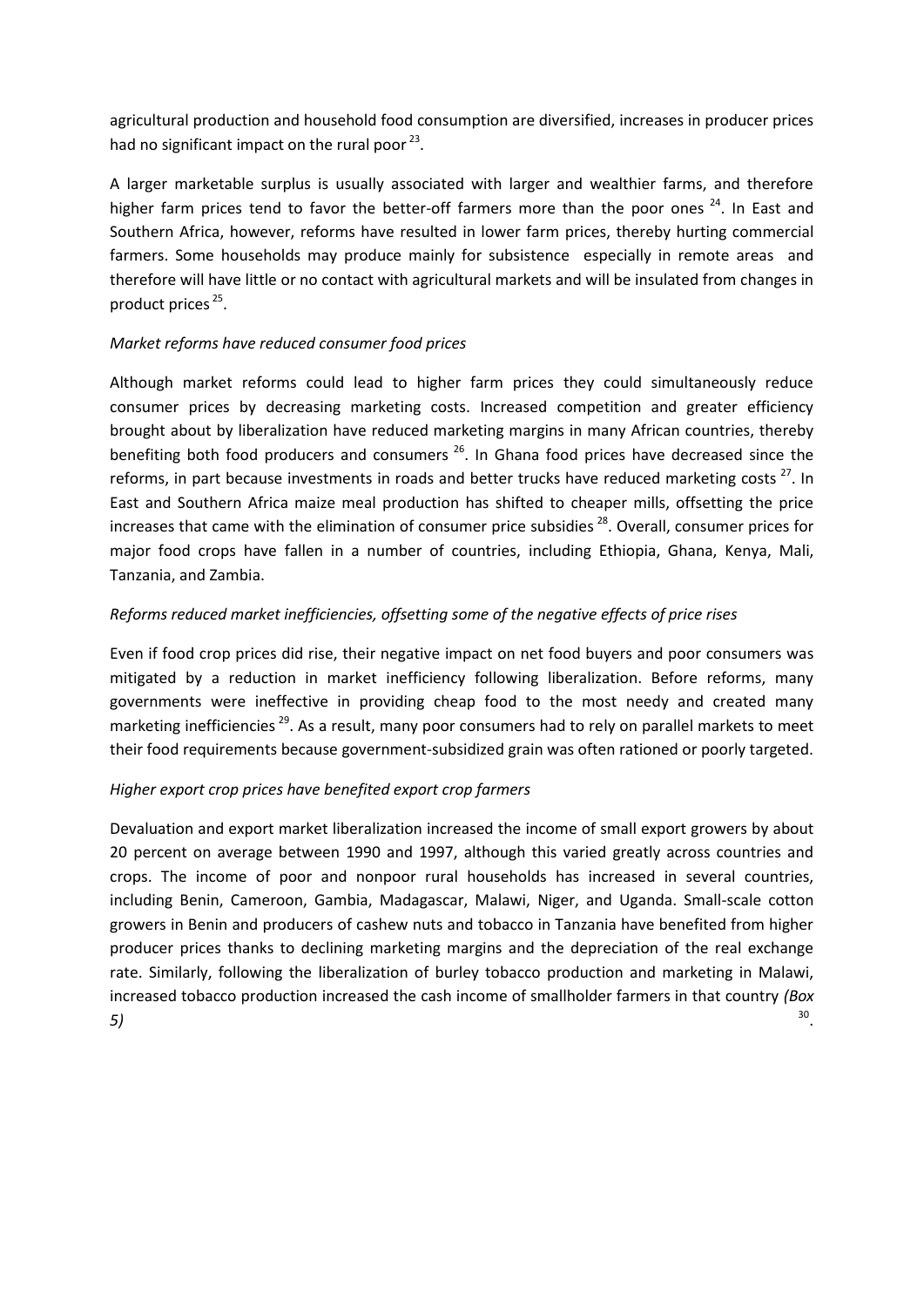### Tobacco and smallholder agriculture in Malawi after liberalization

The success of smallholder tobacco production in Malawi is in large part a consequence of the recent liberalization efforts that allow smallholder participation in tobacco auction floors, either through farmer clubs or though sales to licensed traders. So far the initial response has been positive, with the number of small holders growing tobacco more than dou-

bling between the 1993/1994 and the 1994/1995 growing seasons. Tobacco production has increased smallholder farmer's cash income<sup>31</sup>. However, some studies report that liberalization, in general, has benefited mainly households that produce a substantial marketed surplus and those located in areas with good transportation and road infrastructure<sup>32</sup>.

### *Rural poverty has declined in many African countries*

Contrary to conventional wisdom, the evidence indicates that rural poverty has fallen in many African countries. In Tanzania, for example, a comparison of pre- and postreform household surveys suggests that rural incomes and poverty declined between the late 1970s and the early 1990s  $^{33}$ . Similarly, a comparison of two household surveys in Uganda estimates that the incidence of poverty fell from 56 percent in 1992 to 46 percent in 1996<sup>34</sup>. Using an index that combines information on the ownership of household assets and housing characteristics, another study findsthat rural poverty declined in Ghana, Kenya, Madagascar, Mali, Tanzania, Uganda, and Zambia <sup>35</sup>. In half of the countries, poverty fell more than 9 percentage points. The evidence was mixed in Senegal, and poverty increased in Zimbabwe.

### **The future of agricultural market reform in Sub-Saharan Africa**

The reform efforts of the 1980s and late 1990s have generated a positive response in the agricultural sector of Sub-Saharan Africa. Despite the progress that has been made, however, the results of market reform have generally not met expectations, and much remains to be done.

The reforms focused on eliminating government control and increasing the producer price of tradable agricultural commodities but placed little emphasis on developing the institutions needed to support private sector activity. Improving price incentives and liberalizing markets were expected to be enough to generate a supply response and create well-functioning markets. The private sector was expected to take over the institutional functions the state had been providing. The reality has been quite different. While private trade has increased in virtually all agricultural markets, the private sector has been unable or unwilling to supply credit and marketing services in remote areas. And although the elimination of policies enforcing a uniform, nationwide price has been a boon for many producers and consumers close to markets, it has often left farmers in remote areas worse off than they were before liberalization.

### *Constraints to further reform*

Sub-Saharan Africa faces a number of constraints in its efforts to reduce poverty through agricultural market development. These constraints include: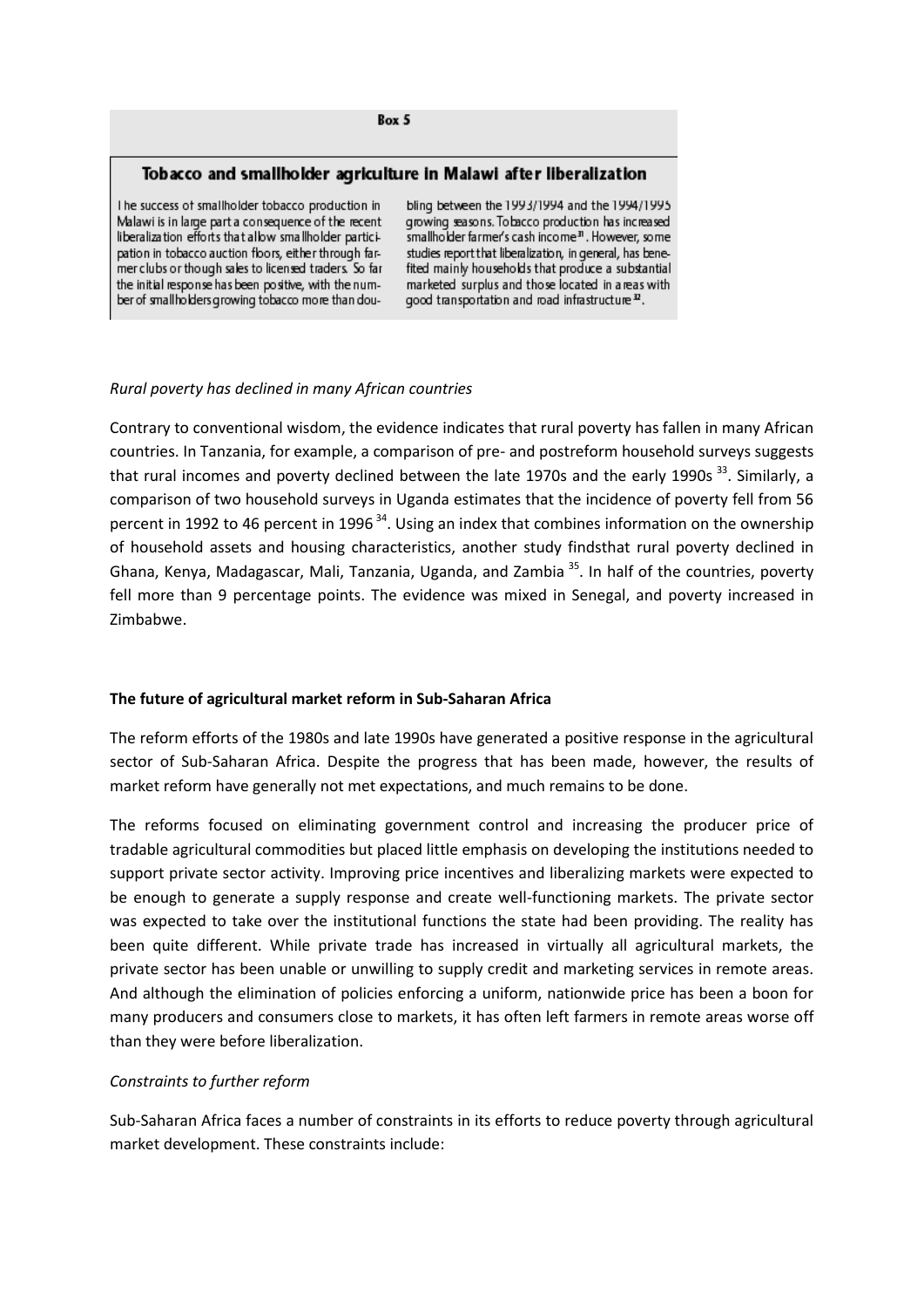\* Structural factors: Investments in infrastructure, communication, research and extension, and marketing information have been reduced as part of broader budget-cutting efforts.

\* Institutional factors: Government regulations regarding property rights, quality control, contract enforcement, and good governance continue to be weak.

\* Implementation factors: The reform process has suffered from incomplete reforms, delays, and reversals owing to a lack of government commitment and political opposition by those with a vested interest in the status quo.

\* Exogenous factors: Drought, disease, war, and civil strife have contributed to the poor economic performance of Sub-Saharan Africa.

These constraints mean that traders in the region still face a great deal of risk. Transaction costs are generally high and unstable, and postreform marketing systems do not operate efficiently yet, nor do they provide market stability. Improving price incentives for farmers, while necessary, has not been enough to boost production. Furthermore, in liberalized food- and cash-crop markets, farmers have less access to credit to purchase modern inputs. Finally, Sub-Saharan African governments still intervene in agricultural marketing activities in many countries, sometimes because of market failures.

What must be done to overcome the remaining constraints and make agricultural market reform more effective?

# *A new agenda*

Further progress in developing well-functioning markets will require not only further liberalization but also a more concerted effort to go beyond the withdrawal of the public sector from agricultural marketing. The state must assume a new, supportive role as market facilitator. One aspect of this role is to strengthen investment in public goods such as infrastructure, research and extension, and public market information. The second is to foster institutions required for the development of competitive and efficient markets. The new agenda for market development in Sub-Saharan Africa includes the following eight priorities:

# *1. Fully implement all reforms*

Experience shows that market performance improves and marketing costs fall once the government no longer monopolizes trade.

# *2. Find institutional solutions to provide input credit fo farmers*

Credit for input use can be provided through a number of institutional innovations, including contract farming, credit associations, group lending, and farmers' organizations.

# *3. Develop a legal infrastructure for market transactions*

This long-term step will reduce the risk of investment and decrease transaction costs for both farmers and traders by clarifying property rights, enforcing contracts, ensuring quality control, and establishing rules of market conduct, among other legal concerns.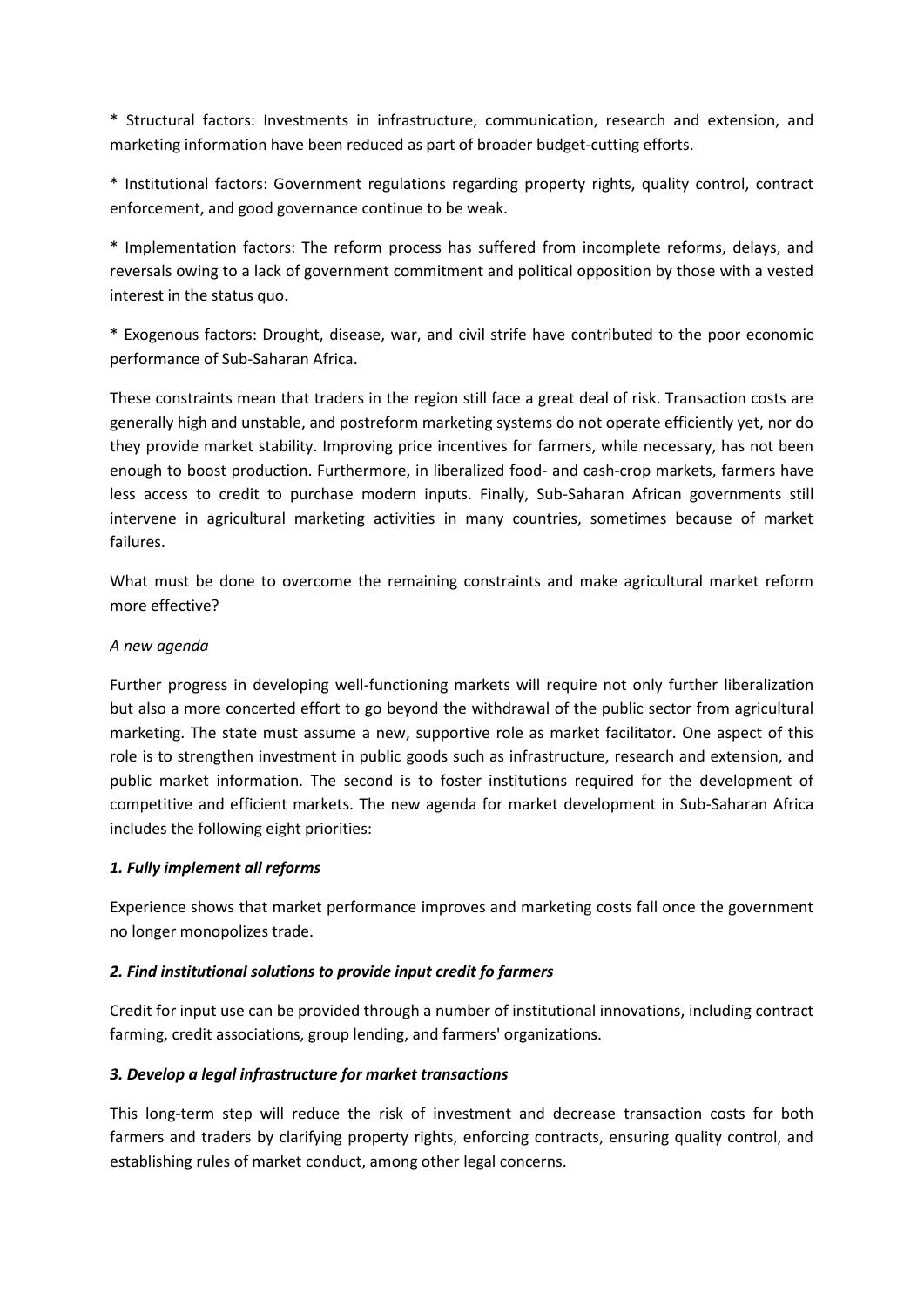### *4. Increase investment in infrastructure and institutions*

Higher productivity and effective markets require investment in research and extension, access to market information, and efficient transportation and communication networks.

### *5. Promote effective governance and state capacity to monitor market development*

Proper governance will prevent investment from being channeled to rentseeking groups and will ensure that funds are distributed to their intended uses. Improved state capacity to monitor market development would allow governments to anticipate undesirable market developments and devise appropriate responses to eventual short-term difficulties in a timely and effective manner.

### *6. Encourage smallholder production of export crops*

In many areas, food and export crop production are highly complementary and export crop production has positive spillover effects on input use and food crop productivity. Therefore, promoting smallholder production of export crops should have beneficial impacts on agricultural production in general and on the food security and income of smallholder farmers in particular.

### *7. Address the problems of vulnerable groups in remote areas*

Farmers in remote rural areas have suffered from the loss of parastatal activity and official pricing that effectively subsidized high transportation costs. Short-term targeted interventions may be needed to alleviate these problems.

### *8. Institute credible, sustainable macroeconomic policies*

Indirect taxation through overvalued exchange rates and protective industrial policies can have a more negative effect on agricultural incentives than direct taxation. In addition, stable and predictable macroeconomic policies encour-age savings and investment and focus private sector effort on efficiency rather than on anticipating and reacting to macroeconomic shocks.

### Notes :

 $<sup>1</sup>$  Agriculture is the mainstay of African economies. In Sub-Saharan Africa it represents between 27</sup> and 42 percent of gross domestic product, employs between 65 and 80 percent of the labor force and in more than half the countries accounts for as much as 60 percent of export revenue. See A. Abdulai and C.L. Delgado, *Re-establishing agriculture as a priority for development policy in Sub-*Saharan Africa (Washington, DC: International food policy research institute, 1995).<sup>2</sup> See, for example, World Bank, *Accelerated development in Sub-Saharan Africa: an agenda for action*  (Washington, DC, 1981); U. Lele, *Agricultural growth and assistance to Africa: lessons of a quarter century*, International center for economic growth sector studies 2 (San Francisco: ICS Press, 1990); W.K. Jaeger, *The Effects of economic policies on African agriculture*, Discussion Paper 147, Africa technical department series (Washington, DC, World Bank, 1992).<sup>3</sup> World Bank, *Accelerated Development in Sub-Saharan Africa*.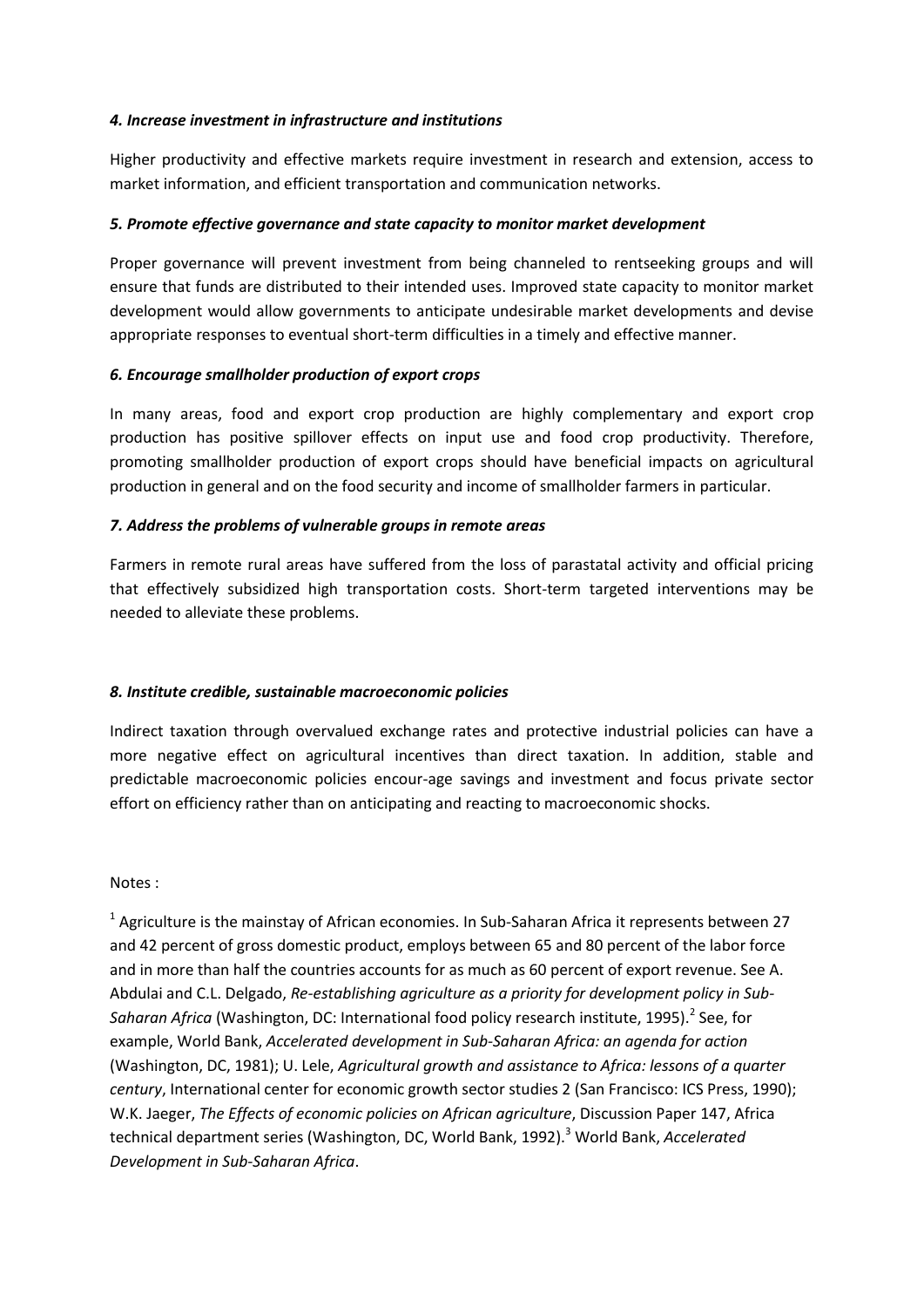4 R.H. Bates, "The reality of structural adjustment: a skeptical appraisal", in *Structural adjustment and agriculture: theory and practice in Africa and Latin America*, ed. S. Commander (London: James Currey for Overseas Development Institute, 1989).

<sup>5</sup> See, for example, G.K. Helleiner, "From adjustment to development in Sub-Saharan Africa: consensus and continuing conflicts", in *From adjustment to development in Africa: conflict, controversy, convergence, consensus?*, ed. G.A. Cornia and G.K. Helleiner (New York: St. Martin's Press, 1994); J.P. Meerman, *Reforming agriculture: the World Bank goes to market*, Operations evaluation study (Washington, DC: World Bank, 1997).

<sup>6</sup> O. Badiane and M. Gaye, *Liberalization of groundnut markets in Senegal: impact on the marketing and processing sectors* (Washington, DC: International Food Policy Research Institute, forthcoming).

7 For Ghana: C. Jebuni and W. Seini, *Agricultural input policies under structural adjustment: Their distributional implications*, Cornell food and nutrition policy program working paper 31 (Ithaca, NY, USA: Cornell University, 1992); for Malawi: US Agency for International Development, *The Malawi fertilizer subsidy reduction program: the impact of the African economic policy reform program*, CDIE Working paper report 143 (Washington, DC, 1990); and for Nigeria: F. Idachaba, "Desirable and workable agricultural policies for Nigeria in the first decade of the 21st century", lecture on topical issues in Nigerian agriculture (Department of agricultural economics, University of Ibadan, Nigeria, January 25, 2000).<sup>8</sup> J. Beynon, S. Jones, and S. Yao, "Market reform and private trade in Eastern and Southern Africa", *Food policy* 17 (No. 6, 1992): 339-408.

9 J. Egg, *Étude de l'impact de la libéralisation sur le fonctionnement des filières céréalières au Mali*, Rapport de synthèse (Bamako, Mali: Office des produits agricoles du Mali, 1999).

<sup>10</sup> B. Soule, *L'impact des réformes de politiques agricoles sur les petits producteurs au Bénin*, Rapport provisoire (Cotonou, Bénin: Laboratoire d'analyse régionale et d'expertise sociale, 1999).

 $11$  See O. Badiane, F. Coletti, M. Kherallah, P. Berry, K. Govindan, P. Gruhn and M. Mendoza, *Agricultural input and output marketing reforms in African countries*. Final Donor Report (Washington, DC: International Food Policy Research Institute, 1997); C.B. Barrett, "Food marketing liberalization and trader entry: Evidence from Madagascar", *World Development* 25 (No. 763-77; M. Fafchamps and B. Minten, *Relationships and traders in Madagascar*, MSSD Discussion Paper 24 (Washington, DC: International Food Policy Research Institute, 1998).

<sup>12</sup> See, for example, Benyon, Jones and Yao, "Market reform and private trade"; Barrett, "Food marketing and trader entry"; J. Coulter and P. Golob, "Cereal marketing liberalization in Tanzania", *Food Policy* 17 (No. 6, 1992): 420-30.<sup>13</sup> J.M. Staatz, J. Dione and N.N. Dembele, "Cereals market liberalization in Mali", *World Development* 17 (No. 5, 1989): 703-18; Badiane *et al.*, *Agricultural input and output marketing reforms*.

<sup>14</sup> O. Badiane, F. Goletti, C. Lapenu, M. Mendoza, B. Minten, E. Ralison, C. Randrianarisoa, K. Rich and M. Zeller, *Structure and conduct of major agricultural input and output markets and response to reforms by rural households in Madagascar*, Final Donor Report (Washington, DC: International Food Policy Research Institute/Centre Nationale de Recherche appliquée au développement rural, 1998).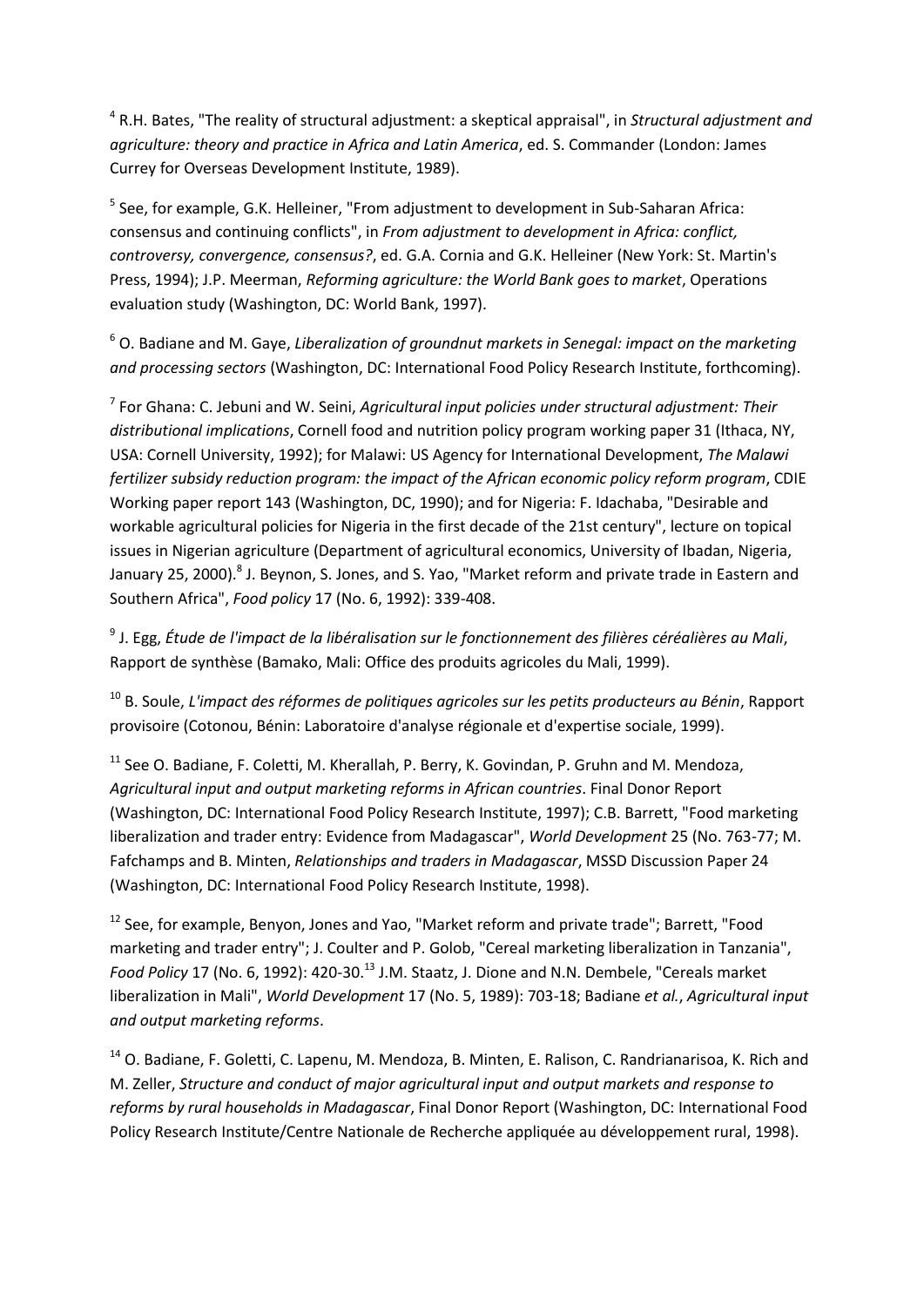<sup>15</sup> T.S. Jayne, M. Mukumbu, J. Duncan, J.M. Staatz, J.A. Howard and M. Lundberg, *Trends in real food prices in six Sub-Saharan African countries*, Technical Paper 39, SD Publication Series, Office of Sustainable Development, Bureau of Africa (Washington, DC: United States Agency of International Development, 1996).

 $16$  T. Jayne and S. Jones, "Food marketing and pricing policy in eastern and southern Africa: a survey", *World Development* 25 (1997): 1505-1527.

 $17$  See, for example, F. Goletti and S. Babu, "Market liberalization and integration of maize markets in Malawi", *Agricultural Economics* 11 (Nos. 2/3, 1994): 311-324; Coulter and Golub, "Cereal marketing liberalization in Tanzania"; Badiane *et al.*, *Agricultural input and ouptut marketing reforms.*

<sup>18</sup> Badiane *et al.*, *Agricultural input and output marketing reforms*.

<sup>19</sup> See A. Chhibber, "The Aggregate supply response: a survey", in *Structural adjustment and agriculture: theory and practice in Africa and Latin America*, ed. S. Commander (London, UK, and Portsmouth, NH, USA: Overseas Development Institute and Heinemann, 1989); K.M. Cleaver, *The Impact of price and exchange rate policies on agriculture in Sub-Saharan, Africa*, Staff Working Paper 728 (Washington, DC: World Bank, 1985); N. Namingi, "The Impact of prices and macroeconomic policies on agricultural supply: a synthesis of available results", *Agricultural Economics* 16 (No. 1, 1997): 17-34.<sup>20</sup> S. Block, "The Recovery of agricultural productivity in Sub-Saharan Africa", *Food Policy* 20 (1995): 385-406.<sup>21</sup> T. Jayne, J. Shaffer, J. Staatz and T. Reardon, *Improving the impact of market reform on agricultural productivity in Africa: how institutional design makes a difference*, MSU International Development Working Paper No. 66 (East Lansing, Mich., USA: Michigan State University, 1997).

<sup>22</sup> C.B. Barrett and P.A. Dorosh, "Farmers' welfare and Changing food prices: nonparametric evidence from rice in Madagascar", *American Journal of Agricultural Economics* 78 (No. 3, 1996): 656-669.

 $23$  J.W. Budd, "Changing food prices and rural welfare: a nonparametric examination of the Côte d'Ivoire", *Economic Development and Cultural Change* 41 (No. 3, 1993): 587-603.

<sup>24</sup> T. Addison and L. Demery, "The Economics of rural poverty alleviation", in *Structural adjustment and agriculture: theory and practice in Africa and Latin America*, ed. S. Commander (London, UK: James Currey, 1989); Barrett and Dorosh, "Farmers' welfare and changing food prices".

 $25$  Addison and Demery, "The Economics of rural poverty".

<sup>26</sup> Jayne *et al.*, *Trends in real food prices*.

<sup>27</sup> H. Alderman and G. Shively, "Economic reform and food prices: evidence from markets in Ghana", *World Development* 24 (1996): 521-534.

<sup>28</sup> Jayne and Jones. "Food marketing and pricing policy in Eastern and Southern Africa".

<sup>29</sup> D. Sahn, "Economic liberalization and food security in Sub-Saharan Africa", in *Food security and nutrition: the global challenge*, ed. U. Kracht and M. Schultz (Munster, Germany: Lit Verlag, 1999).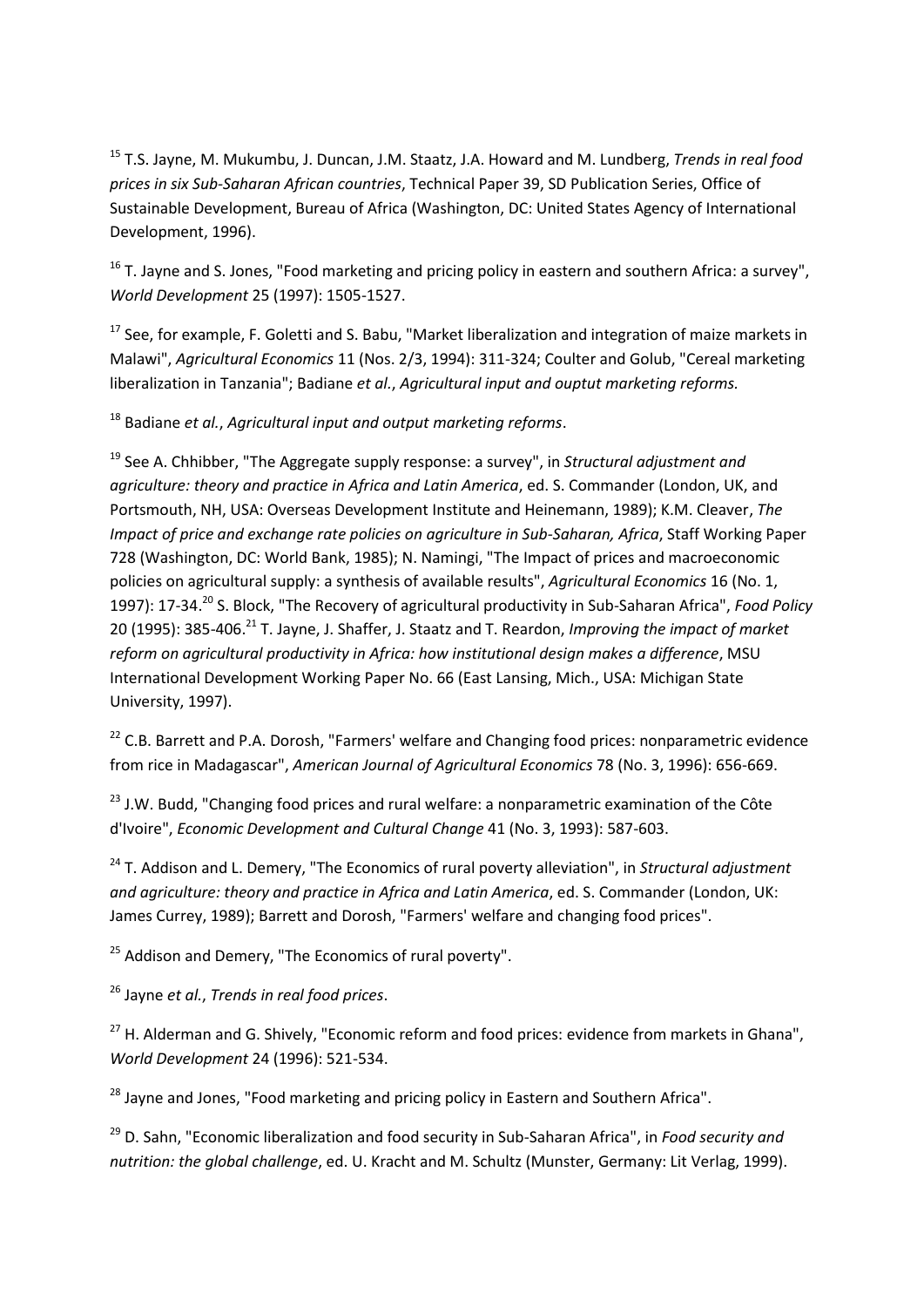<sup>30</sup> M. Zeller, A. Diagne and C. Mataya, *Market access by smallholder farmers in Malawi: implications for technology adoption, Agricultural Productivity and crop income*, FCND Discussion Paper 35 (Washington, DC: International Food Policy Research Institute, 1997).

<sup>31</sup> *Ibid.*

<sup>32</sup> P. Peters, *Failed magic or social context? Market liberalization and the rural poor in Malawi*, Development Discussion Paper 562 (Cambridge, Mass., USA: Harvard Institute of International Development, 1996); and W. Chilowa, "The Impact of agricultural liberalization on food security in Malawi", *Food Policy* 23 (1998): 553-569.

 $33$  A. Sarris and P. Tinios, "Consumption and poverty in Tanzania in 1976 and 1991: a comparison using survey data", *World Development* 23 (August 1994): 1401-1419.

<sup>34</sup> S. Appleton, "Changes in poverty in Uganda, 1992-1996", mimeograph (Centre for the Study of African Economies, Oxford, UK, 1998).

<sup>35</sup> D. Stifl, D. Sahn and S. Younger, "Intertemporal changes in welfare: preliminary results from nine African countries", mimeograph (Ithaca, NY, USA, Cornell University, 1999).

### Illustrations



Figure 1. *Net per capita agricultural production, 1961-1997.*

Source: FAOSTAT 1998 (statistical database of the Food and Agriculture Organization of the United Nations).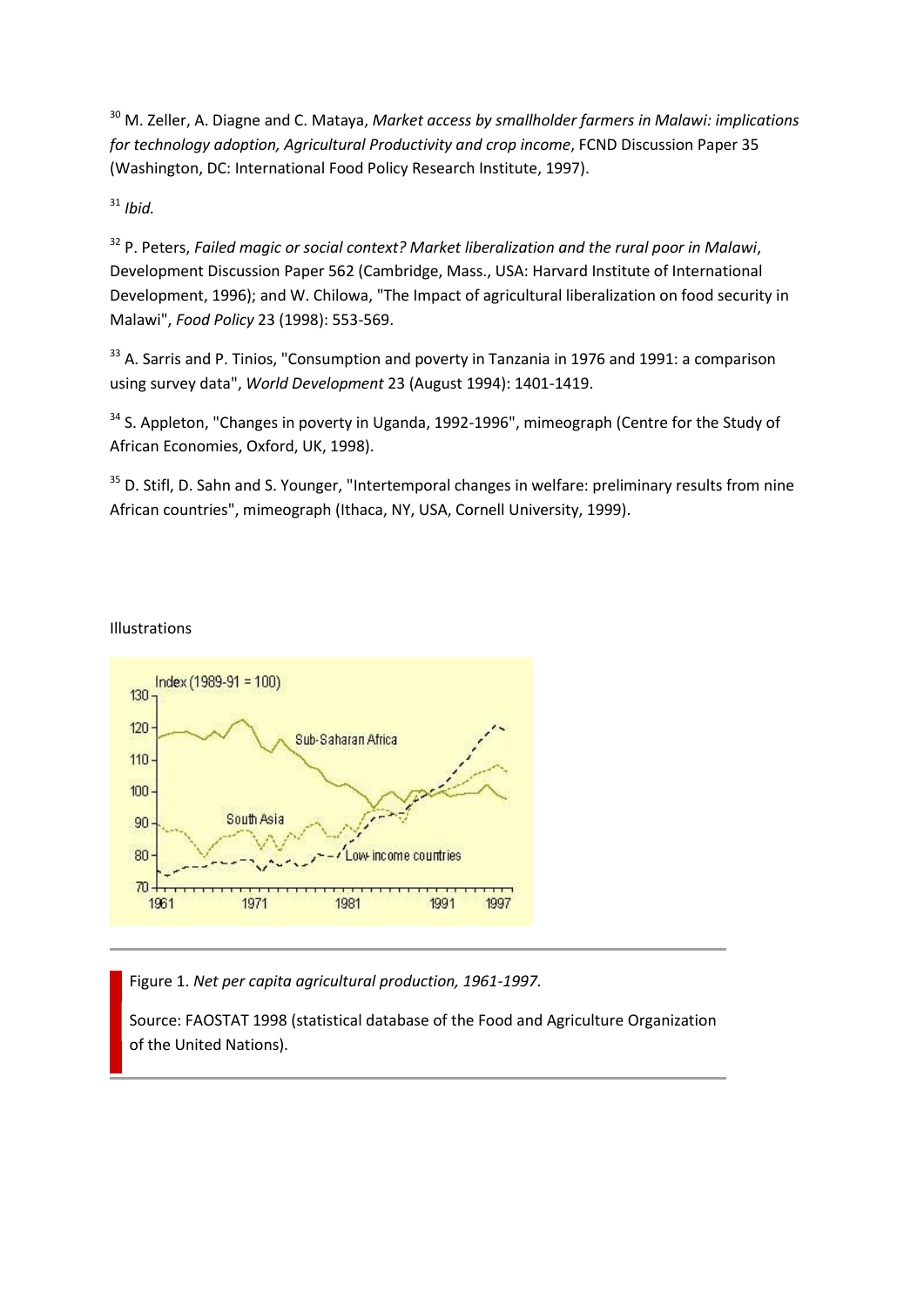

Figure 2. *Difference in marketing margins between central markets in selected countries.*

Sources: O. Badiane, F. Goletti, M. Kherallah, P. Berry, K. Govindan, P. Gruhn and M. Mendoza. "Agricultural input and output marketing reforms in African countries", final donor report (IFPRI, Washington, DC, 1997); A. Negassa and T. S. Jayne, *The Response of Ethiopian grain markets to liberalization*, Working Paper 6 (Addis Ababa: Grain market research project, Ministry of Economic Development and Cooperation, 1997).

Notes: With the exception of Ethiopia, margins are the relative margin, defined as the price spread divided by the producer price. For Benin, the price spread for maize is between Parakou and Cotonou for the periods 1985-1989 and 1990-1995. For Malawi, price spread for maize is between Nikhotakota and Lilongwe for the period 1984-1987 and 1988-1991. For Ethiopia, the price spread for teff is the absolute margin between Addis Ababa and Bako for the period 1986-1996.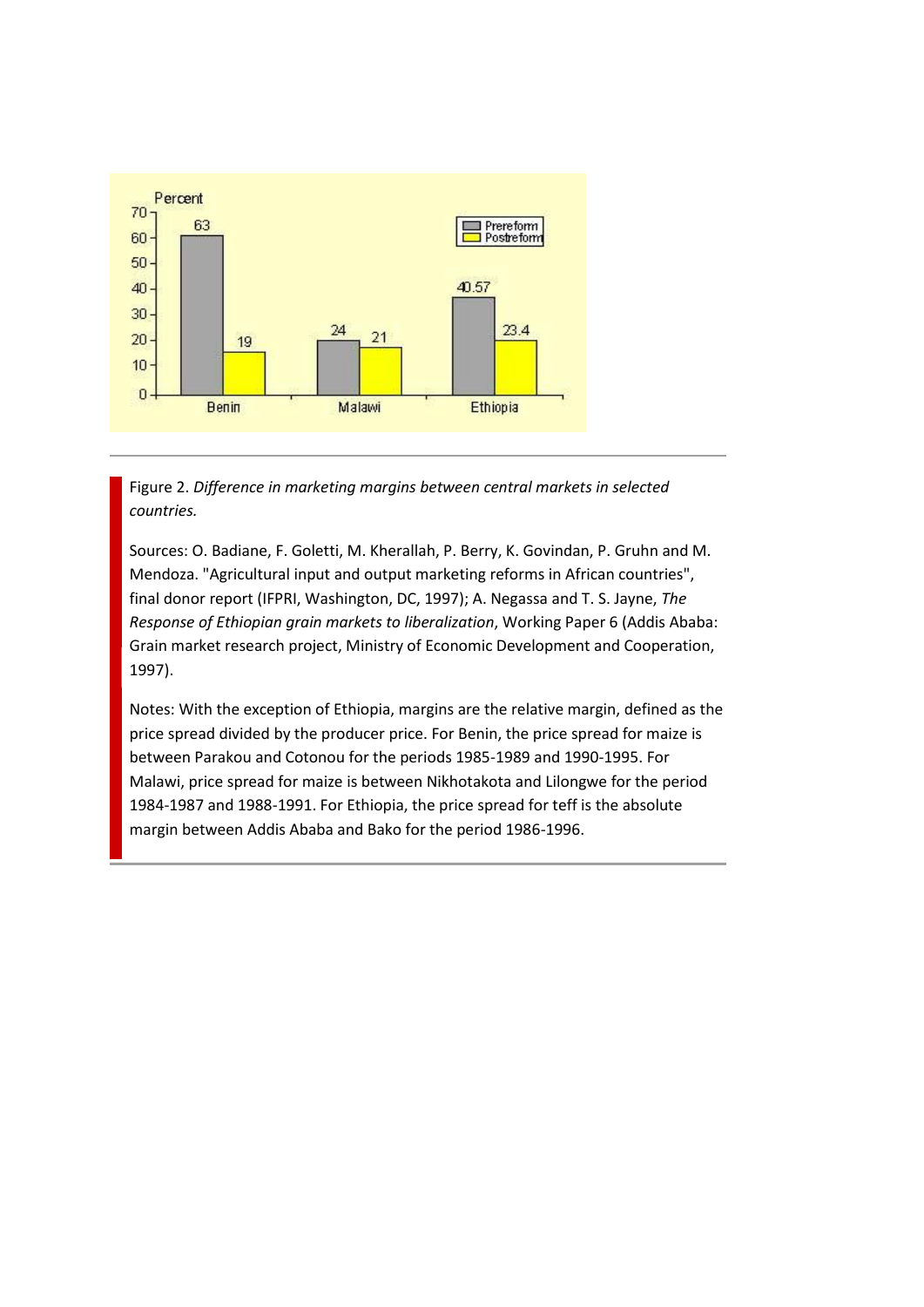

Figure 3. *Net per capita food production, 19961-1997.*

Source: FAOSTAT 1998 (statistical database of the Food and Agriculture Organisation of the United Nations).

Notes: Each graph line represents the index for that region divided by the index for that region divided by the index for all regions.



Figure 4. *Global fertilizer application rates, by region.*

Source: FAOSTAT 1998 (statistical database of the Food and Agriculture Organisation of the United Nations).